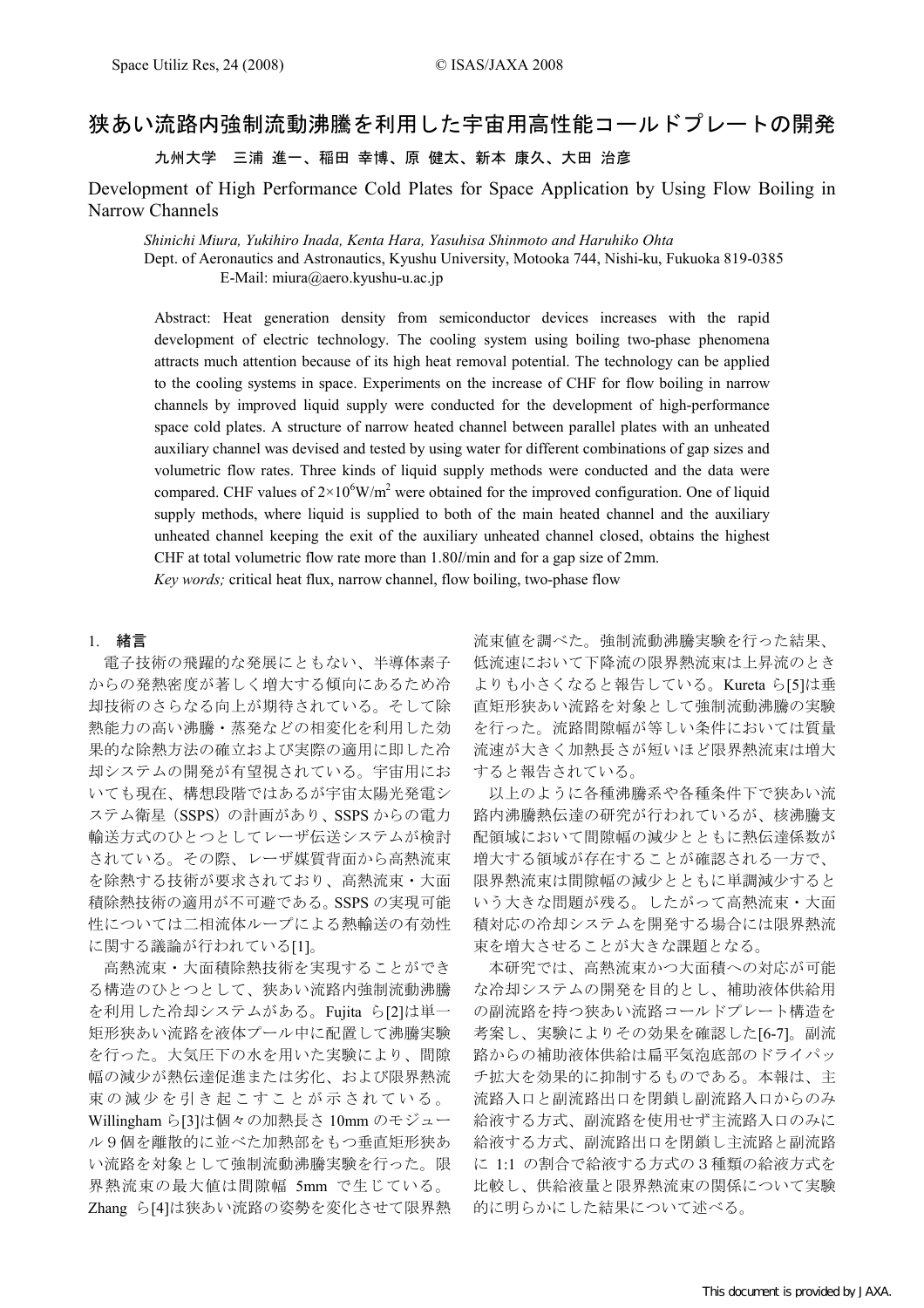# 2. 実験装置および方法

Fig. 1 に副流路付溝付狭あい流路伝熱面を持つテ ストセクションの断面図を示す。テストセクション は液体および蒸気流路となる矩形の加熱主流路およ び液体のみの流路となる非加熱副流路から構成され る。2つの流路は平行に配列され透明樹脂板で仕切 られているため、主流路における沸騰の様相を観察 することが可能である。主流路と副流路の両側面に は多孔質の焼結金属板が配置されており、主流路で 乾き部が発生しても焼結金属板を介して所定のサブ クール度の液体を副流路から主流路へと供給するこ とができる。主流路底部には流れを横断する形で多 数の V 字型の溝が加工してある。副流路から主流路 へ染み出した液体は、V 字型の溝上における気液界 面メニスカスの半径が伝熱面の中央部と側部で異な ることによって生じる毛細管圧力の差によって伝熱 面中央部へ供給される。主流路のまわりは熱伝導率 の低い材質で構成されており副流路への熱進入を極 力防ぎ、副流路の液体は非加熱の状態を保つことが 可能となっている。実験条件は以下のとおりである。

伝熱面寸法:30mmW×150mmL、主流路間隙幅:  $s_{main}$ = 2mm および 5mm、副流路間隙幅:  $s_{aux}$ = 10mm、 試験液体:蒸留水、流路姿勢:垂直上昇流、入口液 体サブクール度:  $\Delta T_{\text{sub,in}}$ = 15K

- (A) 主流路入口と副流路出口を閉鎖し副流路入口か らのみ給液する方式 $(V_{in,total}=V_{in,aux})$ 試験圧力:P=0.13-0.16MPa、主流路入口液体流 量:  $V_{in,main} = 0$ //min、副流路出口液体流量:  $V_{out,aux}$ = 0l/min、全流量:  $V_{in,total}$ = 0.90-3.60l/min、付与平均 熱流束: $q_0$ = 3.0×10<sup>5</sup>-3.2×10<sup>6</sup>W/m<sup>2</sup>
- (B) 副流路を使用せず主流路入口のみに給液する方  $\vec{\mathcal{L}}(V_{in,total} = V_{in,main})$ 試験圧力:P=0.11-0.19MPa、副流路入口液体流 量:  $V_{in,aux} = 0$ //min、副流路出口液体流量:  $V_{out,aux}$ =  $0$ *l*/min、全流量:  $V_{in,total}$ = 0.90-3.60*l*/min、付与平均 熱流束: $q_0$ = 3.0×10<sup>5</sup>-3.4×10<sup>6</sup>W/m<sup>2</sup>
- (C) 副流路出口を閉鎖し主流路と副流路に 1:1 の割



Fig. 1 Structure of narrow heated channel test section with an auxiliary unheated channel and grooves on the heating surface.

合で給液する方式(Vin,total= Vin,main+ Vin,aux) 試験圧力:P=0.11-0.18MPa、副流路出口液体流 量:  $V_{out.aux} = 0$ //min、流量分配比:  $V_{in,main}$ :  $V_{in,aux} = 1:1$ 、 全流量: $V_{in,total}$ = 0.90-2.70 $l$ /min、付与平均熱流束:  $q_0$ = 3.0×10<sup>5</sup>-3.1×10<sup>6</sup>W/m<sup>2</sup>

Fig. 2 に各実験条件の給液方式を示す。

## 3. 実験結果および考察

Fig. 3 に全流量と下流中央部での限界熱流束の関 係を示す。すべての実験条件において全流量 2.70l/min で 1.5×10<sup>6</sup>W/m<sup>2</sup>以上、全流量 3.60l/min では 2×10<sup>6</sup>W/m<sup>2</sup> 以上という高い限界熱流束を達成した。 同一の全流量で比較すると、2.70l/min 以上の高流量 条件では主流路間隙幅 2mm の限界熱流束値は 5mm の場合よりも高くなる。これは間隙幅の縮小により 主流路内での蒸気流速が増大し、溝部における薄液 膜化が促進されたことが考えられる。



and total volumetric flow rate.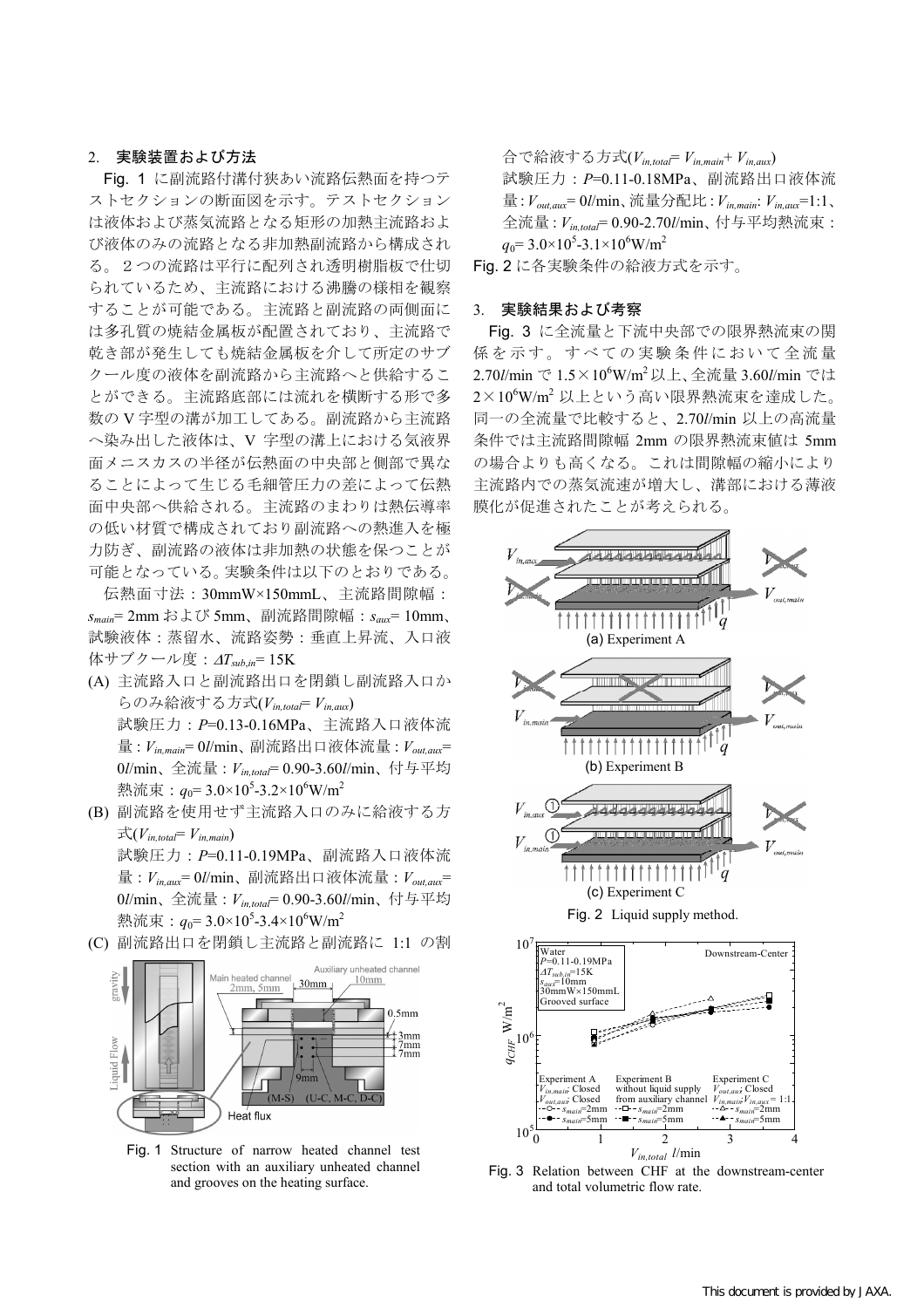実験 A と実験 B の同じ実験条件における限界熱流 束値の差は 10%程度、最大でも 30%であるが、実験 B ではすべての条件において下流部でバーンアウト が発生したのに対し、実験 A では主流路間隙幅 2mm の 0.90l/min 以上の4流量条件と 5mm の 3.60l/min 以 上の2流量条件では上流中央部でドライパッチの拡 大が観察され、バーンアウトは下流部ではなく上流 部にて発生した。この上流部におけるバーンアウト は実験 A でのみ得られた傾向である。

そこで実験 C では上流部でのバーンアウトを回避 するために副流路出口を閉鎖した状態で主流路入口 を開放し主流路と副流路に 1:1 の割合で給液する方 式を採用した。低流量条件では並列2流路において 流動不安定が生じ、脈動によるドライアウトにより 低熱流束でバーンアウトが発生したが、高流量条件 ではドライアウトを起こすような流動不安定は生じ ず、主流路間隙幅 2mm の全流量 2.70l/min において 3種類の給液方式のなかで最も高い限界熱流束を達 成した。実験 C ではすべての条件において下流部で バーンアウトが発生したので 1:1 の割合では上流部 への給液量が多いと考えられる。したがって主流 路・副流路入口への流量分配比を改善することによ りさらに限界熱流束を増大させることができると考 えられる。

Fig. 4 に各条件の主流路間隙幅 2mm および 5mm のそれぞれに対して下流中央部での熱伝達係数を示 す。各条件における右端のデータの熱流束は限界熱 流束を表わしている。主流路間隙幅 2mm の場合、全 流量が 2.70l/min で実験 A では 9.0×10<sup>4</sup>W/m<sup>2</sup>K、実験 B では 7.6×10<sup>4</sup>W/m<sup>2</sup>K、実験 C では 8.5×10<sup>4</sup>W/m<sup>2</sup>K とい う高い熱伝達係数が得られている。熱伝達係数が高 い実験 A と実験 C では高熱流束においても副流路か ら給液が十分に行われ、さらに伝熱面上の溝構造に よって薄液膜蒸発が促進されたことが考えられる。 このような高い熱伝達係数は液体への熱伝達に必要 な温度差の低減を可能にするものであり、耐熱温度 の低い半導体素子などの冷却では冷却媒体との温度 差が大きく設定できない場合が多いため必須の条件 となる。実験 A・実験 C と実験 B を比較することに より副流路を用いて主流路の横断方向から給液する 方式は高い熱伝達係数を得るために有用な方式であ ることがわかる。

# 4. 性能評価

除熱部の性能評価のために、性能評価係数<sup>ε</sup> を定 義した。

$$
\mathcal{E} = V/V_{\min} \tag{1}
$$
\n
$$
\Sigma \subseteq \mathcal{C}, \quad V : \tilde{\mathcal{R}} \mathbb{R} \times \mathbb{R} \times \mathbb{R} \times \mathbb{R} \times \mathbb{R} \times \mathbb{R} \times \mathbb{R} \times \mathbb{R} \times \mathbb{R} \times \mathbb{R} \times \mathbb{R} \times \mathbb{R} \times \mathbb{R} \times \mathbb{R} \times \mathbb{R} \times \mathbb{R} \times \mathbb{R} \times \mathbb{R} \times \mathbb{R} \times \mathbb{R} \times \mathbb{R} \times \mathbb{R} \times \mathbb{R} \times \mathbb{R} \times \mathbb{R} \times \mathbb{R} \times \mathbb{R} \times \mathbb{R} \times \mathbb{R} \times \mathbb{R} \times \mathbb{R} \times \mathbb{R} \times \mathbb{R} \times \mathbb{R} \times \mathbb{R} \times \mathbb{R} \times \mathbb{R} \times \mathbb{R} \times \mathbb{R} \times \mathbb{R} \times \mathbb{R} \times \mathbb{R} \times \mathbb{R} \times \mathbb{R} \times \mathbb{R} \times \mathbb{R} \times \mathbb{R} \times \mathbb{R} \times \mathbb{R} \times \mathbb{R} \times \mathbb{R} \times \mathbb{R} \times \mathbb{R} \times \mathbb{R} \times \mathbb{R} \times \mathbb{R} \times \mathbb{R} \times \mathbb{R} \times \mathbb{R} \times \mathbb{R} \times \mathbb{R} \times \mathbb{R} \times \mathbb{R} \times \mathbb{R} \times \mathbb{R} \times \mathbb{R} \times \mathbb{R} \times \mathbb{R} \times \mathbb{R} \times \mathbb{R} \times \mathbb{R} \times \mathbb{R} \times \mathbb{R} \times \mathbb{R} \times \mathbb{R} \times \mathbb{R} \times \mathbb{R} \times \mathbb{R} \times \mathbb{R} \times \mathbb{R} \times \mathbb{R} \times \mathbb{R} \times \mathbb{R} \times \mathbb{R} \times \mathbb{R} \times \mathbb{R} \times \mathbb{R} \times \mathbb{R} \times \mathbb{R
$$



Fig. 4 Heat transfer coefficient.